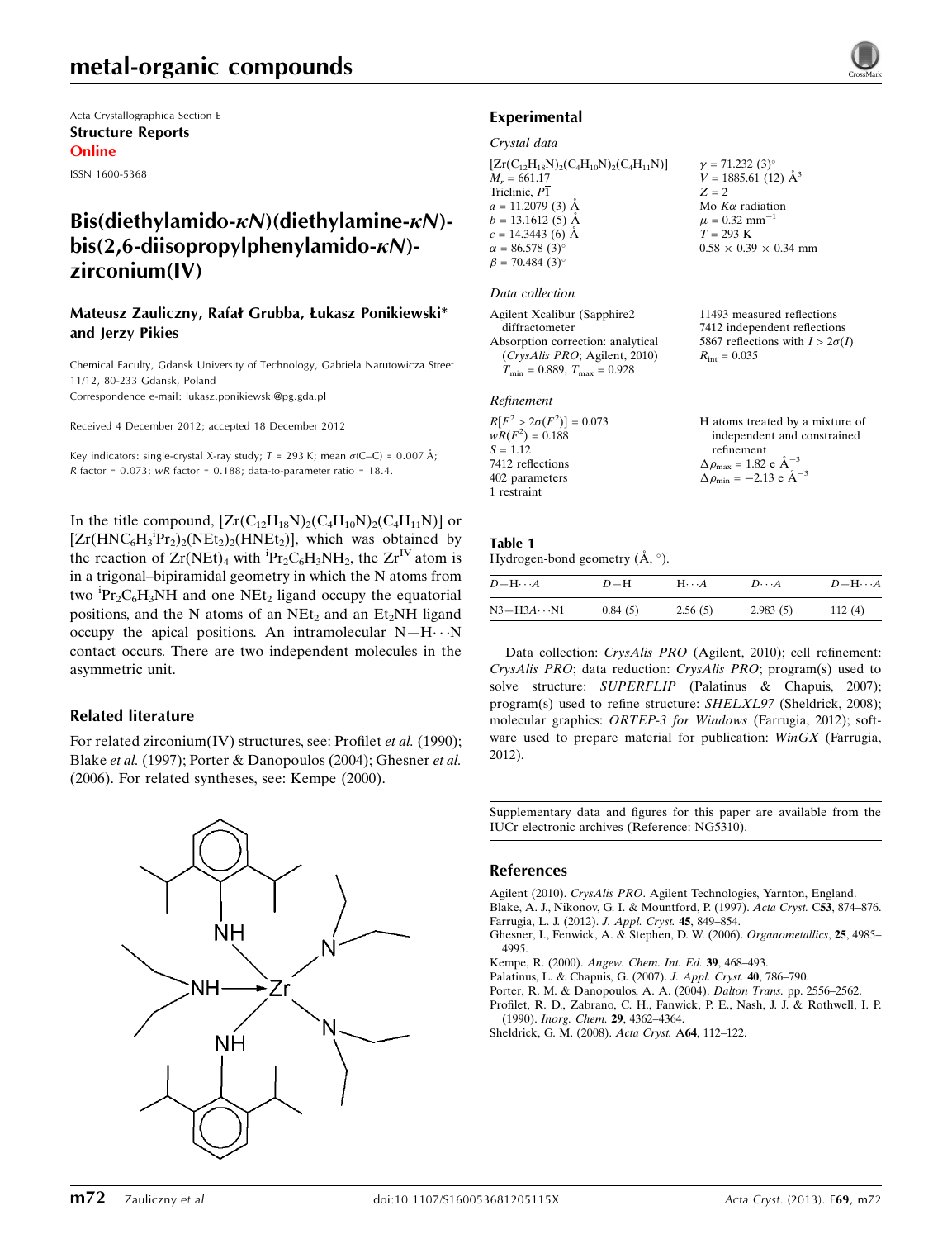# **supporting information**

*Acta Cryst.* (2013). E**69**, m72 [doi:10.1107/S160053681205115X]

# **Bis(diethylamido-***κN***)(diethylamine-***κN***)bis(2,6-diisopropylphenylamido***κN***)zirconium(IV)**

### **Mateusz Zauliczny, Rafał Grubba, Łukasz Ponikiewski and Jerzy Pikies**

#### **S1. Comment**

Complex (I) was synthesized in the course of our studies on amido complexes of zirconium (Kempe, 2000). The compound was obtained in the reaction  $Zr(NEt)_4$  with  ${}^1Pr_2C_6H_3NH_2$  (molar ratio 1:2). Complex (I) contains four amido ligands (two NEt<sub>2</sub> and two  $iPr_2C_6H_3NH$ ) and one amino ligand (HNEt<sub>2</sub>). Analyzing bond lengths in title compound it is easily spotted that bond Zr—N3 is much longer than other bonds. It is caused by the fact, that ligand containing N1 is amine ligand. Difference between length of bonds  $Zr$ —N between NEt<sub>2</sub> and HNEt<sub>2</sub> is about 0.25 Å. Distances between N atoms of  $Pr_2C_6H_3NH$  and Zr are both about 2.12 Å and very similar to related  $Zr(IV)$  amido complexes (Profilet *et al.*, 1990; Blake *et al.*, 1997). In case of two NEt<sub>2</sub> ligands distances Zr—N differ by about 0.12 Å but both are in the range typical for zirconium complexes with diethylamido ligands (Porter *et al.,* 2004; Ghesner *et al.*, 2006). Comparing angles between N1—Zr1—N2, N2—Zr1—N5 and N5—Zr1—N1 [table 1] it can be seen that they are roughly 120°, in addition the angle between N3—Zr1—N4 [table 1] indicates that molecular geometry is close to trigonal bipyramidal. Admittedly in perfect trigonal bipyramid first three angles would be equal to  $120^\circ$  and N3—Zr1—N4 would be equal to  $180^\circ$ , but actual angles are so close to said values that it is safe to say they resemble trigonal bipyramid.

The crystal packing diagram shows, that the compound crystallizes with two molecules in the unit cell in the triclinic space group. The crystal packing of the title compound is presented in Fig.2.

#### **S2. Experimental**

To a 100 ml Schlenk flask, equipped with a magnetic stirrer, charged with a solution of 4,8 g (4,44 ml)  $Zr(NEt<sub>2</sub>)$  in 30 ml of pentane, 5 g (4,76 ml) of 2,6-diisopropylaniline in 10 ml of pentane was added dropwise. The reaction was carried on in a room temperature in an argon atmosphere. Solution was left on a magnetic stirrer. Over a week of stirring, the mixture changed colour from yellow to brown. The solvent was removed under vacuum. After evaporating most of the solvent, dark solid was obtained which after keeping it longer under vacuum got darker and became oil. Residue was dissolved in 8 ml of pentane, and recrystallized at 4°C to obtain about 2 g of colorless X-ray-quality crystals. The total yield was 24%. Elemental analysis, found %: C 65.73, H 9.72, N 10.46; calc. % for C<sub>30</sub>H<sub>52</sub>N<sub>5</sub>Zr: C 65.40, H 10.21, N 10.59.

#### **S3. Refinement**

The C—H H atoms were positioned with idealized geometry and were refined isotropically with  $U_{iso}(H) = 1.2U_{eq}(C)$  for aromatic, methylene and methine H atoms (1.5 for methyl H atoms) using a riding model with  $C-H = 0.93 \text{ Å}$  (aromatic H atoms), 0.96 Å (methyl H atoms), 0.97 Å (methylene H atoms) and 0.98 Å (methine H atoms).The amine hydrogen atoms were located in the difference Fourier map and refined using a ridnig model with  $U_{iso}(H) = 1.2U_{eq}(N)$ . The hydrogen atom H1A is located in the difference map and restrained, N1-H1A = 0.89 Å with *U*iso(H) = 1.2*U*eq(N). The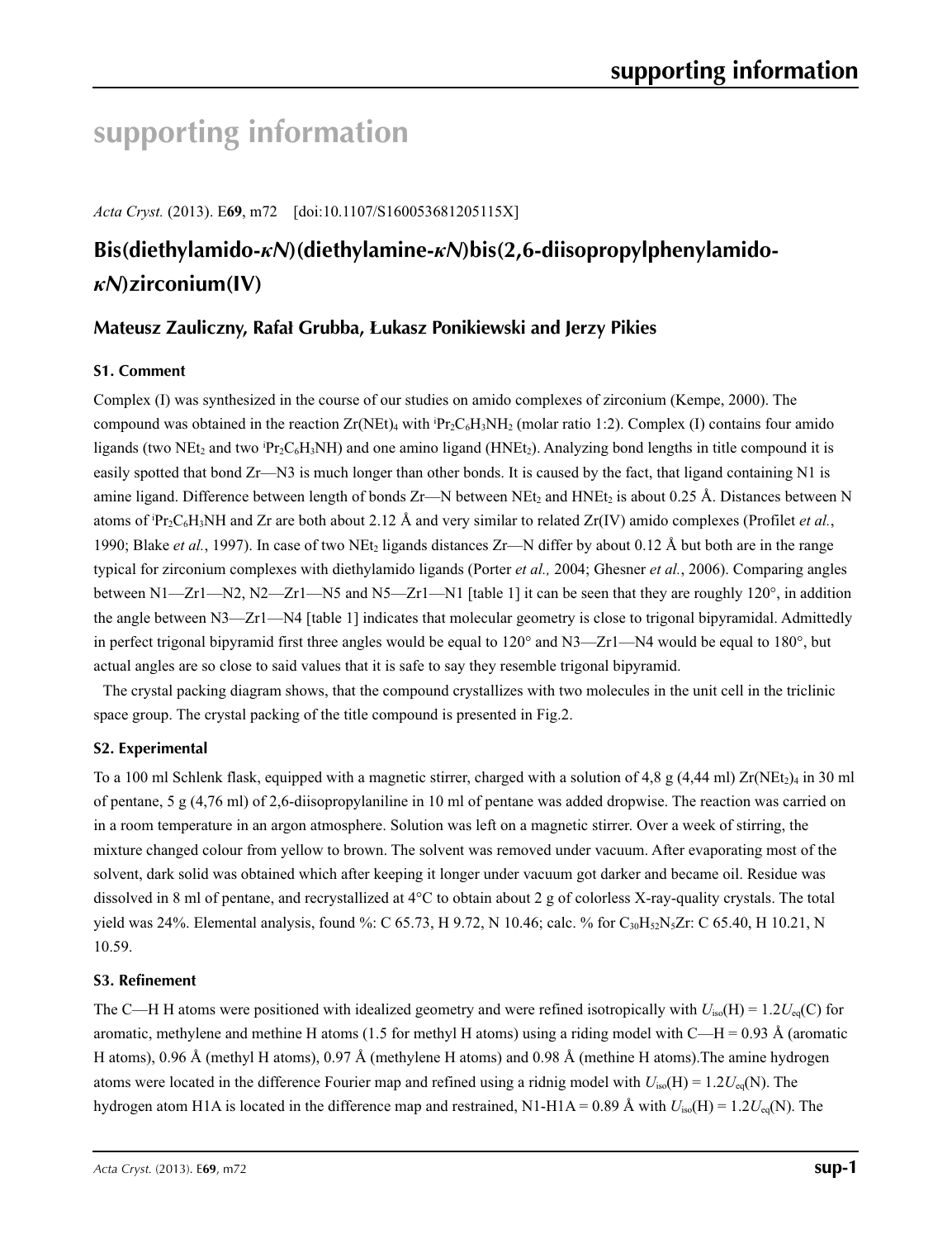

highest residual electron density peaks are located within 1 Å from atom Zr1 and the deepest hole is located 0.78 Å from Zr1.

#### **Figure 1**

The molecular structure of the title molecule with the atom-numbering. Displacement ellipsoids are drawn at the 30% probability level H atoms connected to C have been omitted.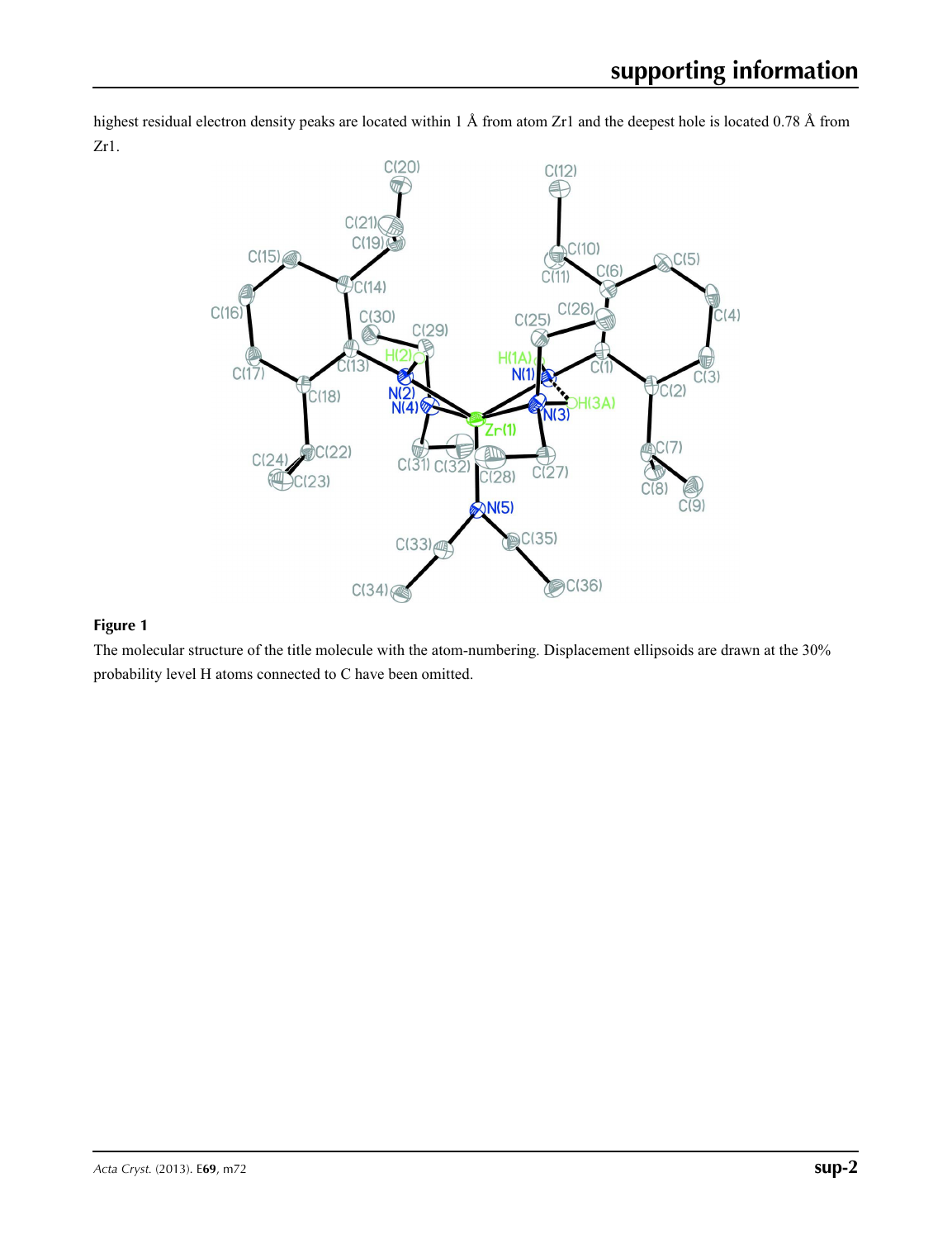

## **Figure 2**

A view of the packing of the title compound alond the a axix.

### **Bis(diethylamido-***κN***)(diethylamine-***κN***)bis(2,6- diisopropylphenylamido-***κN***)zirconium(IV)**

| Crystal data                                                                                                                                                                                                                                                                                                               |                                                                                                                                                                                                                                                                                              |
|----------------------------------------------------------------------------------------------------------------------------------------------------------------------------------------------------------------------------------------------------------------------------------------------------------------------------|----------------------------------------------------------------------------------------------------------------------------------------------------------------------------------------------------------------------------------------------------------------------------------------------|
| $[Zr(C_{12}H_{18}N)_2(C_4H_{10}N)_2(C_4H_{11}N)]$<br>$M_r = 661.17$<br>Triclinic, P1<br>Hall symbol: -P 1<br>$a = 11.2079(3)$ Å<br>$b = 13.1612(5)$ Å<br>$c = 14.3443(6)$ Å<br>$\alpha$ = 86.578 (3) <sup>o</sup><br>$\beta$ = 70.484 (3) <sup>o</sup><br>$\gamma = 71.232(3)^{\circ}$<br>$V = 1885.61(12)$ Å <sup>3</sup> | $Z = 2$<br>$F(000) = 716$<br>$D_x = 1.164$ Mg m <sup>-3</sup><br>Mo Ka radiation, $\lambda = 0.71073$ Å<br>Cell parameters from 6954 reflections<br>$\theta$ = 2.9–28.4°<br>$\mu = 0.32$ mm <sup>-1</sup><br>$T = 293 \text{ K}$<br>Block, colourless<br>$0.58 \times 0.39 \times 0.34$ mm   |
| Data collection                                                                                                                                                                                                                                                                                                            |                                                                                                                                                                                                                                                                                              |
| Agilent Xcalibur (Sapphire2)<br>diffractometer<br>Graphite monochromator<br>Detector resolution: 8.1883 pixels mm <sup>-1</sup><br>$\omega$ scans<br>Absorption correction: analytical<br><i>(CrysAlis PRO</i> ; Agilent, 2010)<br>$T_{\min}$ = 0.889, $T_{\max}$ = 0.928                                                  | 11493 measured reflections<br>7412 independent reflections<br>5867 reflections with $I > 2\sigma(I)$<br>$R_{\text{int}} = 0.035$<br>$\theta_{\text{max}} = 26^{\circ}, \theta_{\text{min}} = 2.9^{\circ}$<br>$h = -13 \rightarrow 8$<br>$k = -16 \rightarrow 12$<br>$l = -17 \rightarrow 12$ |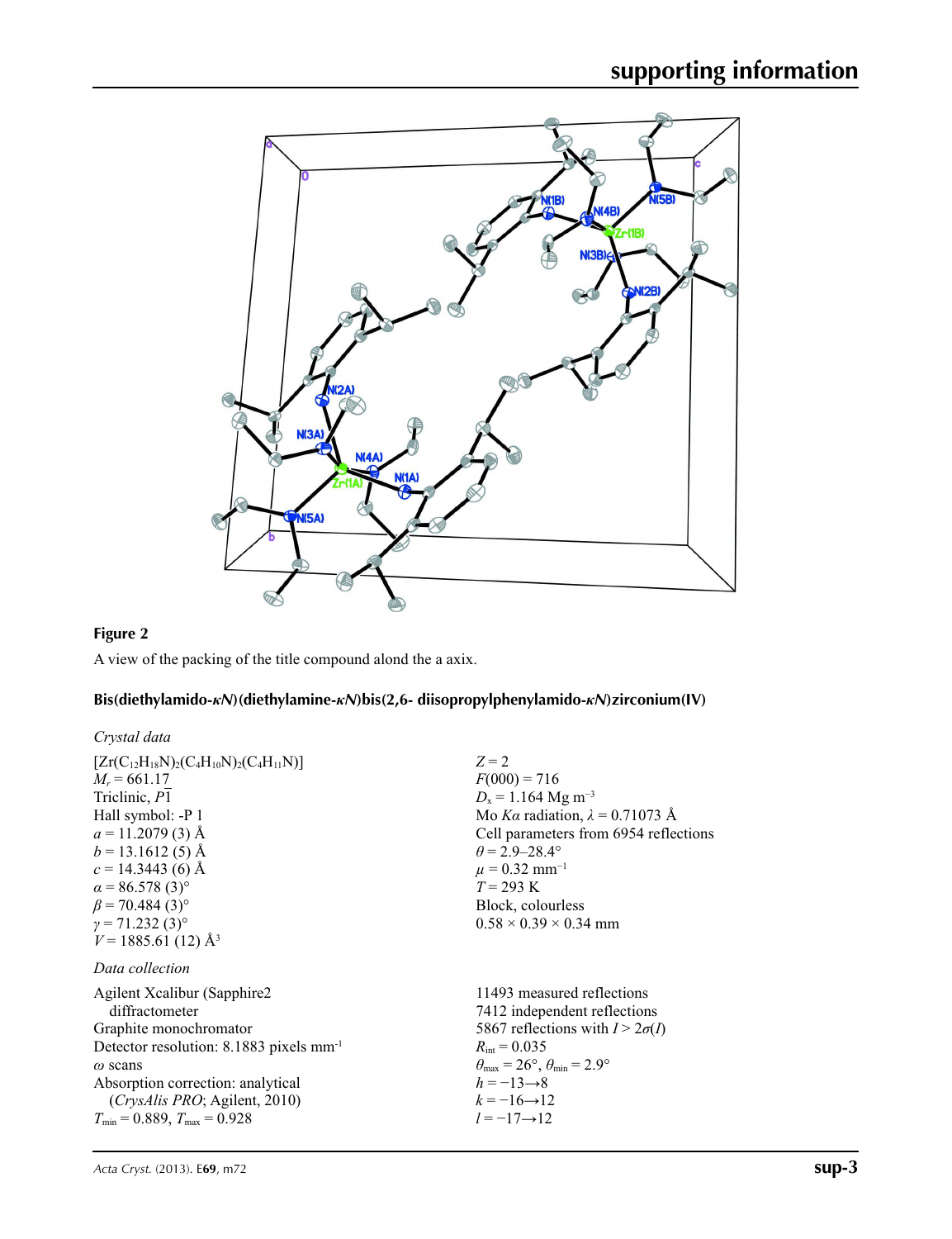*Refinement*

| Secondary atom site location: difference Fourier             |
|--------------------------------------------------------------|
| map                                                          |
| Hydrogen site location: inferred from                        |
| neighbouring sites                                           |
| H atoms treated by a mixture of independent                  |
| and constrained refinement                                   |
| $w = 1/[\sigma^2(F_0^2) + (0.0694P)^2 + 9.6553P]$            |
| where $P = (F_0^2 + 2F_c^2)/3$                               |
| $(\Delta/\sigma)_{\text{max}}$ < 0.001                       |
| $\Delta \rho_{\text{max}} = 1.82 \text{ e } \text{\AA}^{-3}$ |
| $\Delta \rho_{\rm min} = -2.13$ e Å <sup>-3</sup>            |
|                                                              |

#### *Special details*

**Geometry**. All e.s.d.'s (except the e.s.d. in the dihedral angle between two l.s. planes) are estimated using the full covariance matrix. The cell e.s.d.'s are taken into account individually in the estimation of e.s.d.'s in distances, angles and torsion angles; correlations between e.s.d.'s in cell parameters are only used when they are defined by crystal symmetry. An approximate (isotropic) treatment of cell e.s.d.'s is used for estimating e.s.d.'s involving l.s. planes.

**Refinement**. Refinement of  $F^2$  against ALL reflections. The weighted *R*-factor  $wR$  and goodness of fit *S* are based on  $F^2$ , conventional *R*-factors *R* are based on *F*, with *F* set to zero for negative  $F^2$ . The threshold expression of  $F^2 > \sigma(F^2)$  is used only for calculating *R*-factors(gt) *etc*. and is not relevant to the choice of reflections for refinement. *R*-factors based on *F*<sup>2</sup> are statistically about twice as large as those based on *F*, and *R*- factors based on ALL data will be even larger.

*Fractional atomic coordinates and isotropic or equivalent isotropic displacement parameters (Å<sup>2</sup>)* 

|                  | $\boldsymbol{x}$ | $\mathcal{Y}$ | z          | $U_{\rm iso}$ */ $U_{\rm eq}$ |  |
|------------------|------------------|---------------|------------|-------------------------------|--|
| Zr1              | 0.73585(6)       | 0.79022(4)    | 0.21365(4) | 0.03188(17)                   |  |
| N1               | 0.7260(3)        | 0.8397(3)     | 0.3554(3)  | 0.0216(8)                     |  |
| H1A              | 0.650(3)         | 0.838(4)      | 0.401(3)   | $0.026*$                      |  |
| N2               | 0.7770(4)        | 0.6310(3)     | 0.1615(3)  | 0.0199(8)                     |  |
| H2               | 0.856(5)         | 0.591(4)      | 0.160(4)   | $0.024*$                      |  |
| N <sub>3</sub>   | 0.9717(4)        | 0.7334(3)     | 0.1861(3)  | 0.0244(8)                     |  |
| H <sub>3</sub> A | 0.963(5)         | 0.779(4)      | 0.229(4)   | $0.029*$                      |  |
| N <sub>4</sub>   | 0.5246(4)        | 0.8112(3)     | 0.2736(3)  | 0.0277(9)                     |  |
| N <sub>5</sub>   | 0.7378(3)        | 0.9016(3)     | 0.1088(3)  | 0.0197(7)                     |  |
| C1               | 0.8144(4)        | 0.8339(3)     | 0.4082(3)  | 0.0196(9)                     |  |
| C <sub>2</sub>   | 0.8987(4)        | 0.8990(4)     | 0.3821(3)  | 0.0207(9)                     |  |
| C <sub>3</sub>   | 0.9889(5)        | 0.8903(4)     | 0.4321(4)  | 0.0285(10)                    |  |
| H <sub>3</sub>   | 1.0441           | 0.9331        | 0.4152     | $0.034*$                      |  |
| C <sub>4</sub>   | 0.9975(5)        | 0.8195(4)     | 0.5060(4)  | 0.0320(11)                    |  |
| H <sub>4</sub>   | 1.0588           | 0.8141        | 0.5381     | $0.038*$                      |  |
| C <sub>5</sub>   | 0.9145(5)        | 0.7562(4)     | 0.5325(4)  | 0.0306(11)                    |  |
| H <sub>5</sub>   | 0.9202           | 0.7093        | 0.5831     | $0.037*$                      |  |
| C6               | 0.8225(4)        | 0.7616(4)     | 0.4847(3)  | 0.0248(10)                    |  |
| C7               | 0.8854(4)        | 0.9830(4)     | 0.3060(3)  | 0.0242(9)                     |  |
| H7               | 0.8631           | 0.9538        | 0.2552     | $0.029*$                      |  |
| C8               | 0.7667(5)        | 1.0843(4)     | 0.3554(4)  | 0.0349(12)                    |  |
| H <sub>8</sub> A | 0.6871           | 1.0649        | 0.3849     | $0.052*$                      |  |
| H8B              | 0.7539           | 1.1357        | 0.3064     | $0.052*$                      |  |
| H8C              | 0.7855           | 1.1153        | 0.4057     | $0.052*$                      |  |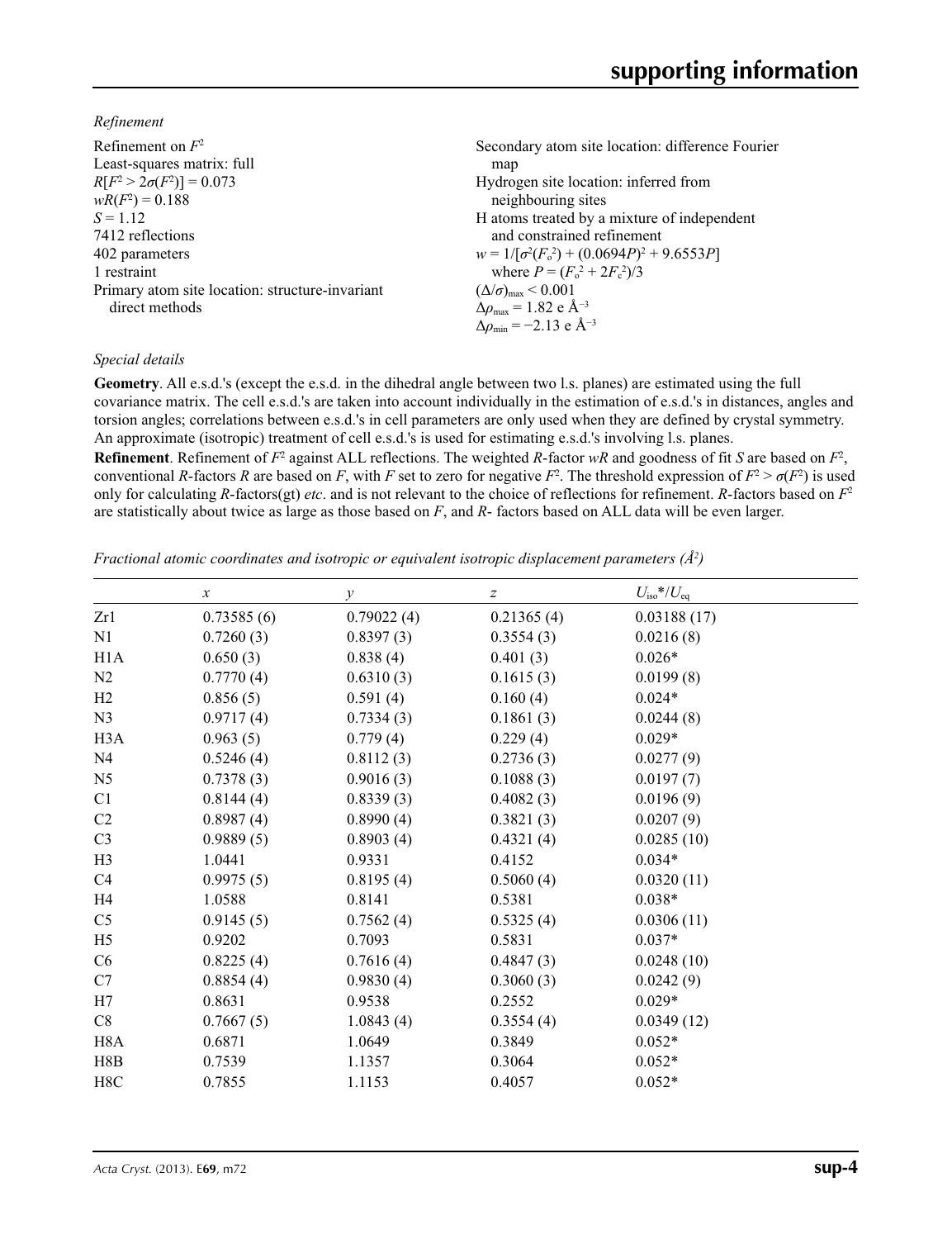| C9                | 1.0102(5) | 1.0135(5) | 0.2538(4)    | 0.0367(12) |
|-------------------|-----------|-----------|--------------|------------|
| H <sub>9</sub> A  | 1.0316    | 1.0469    | 0.301        | $0.055*$   |
| H9B               | 0.9947    | 1.0627    | 0.2037       | $0.055*$   |
| H <sub>9</sub> C  | 1.0833    | 0.95      | 0.2236       | $0.055*$   |
| C10               | 0.7317(5) | 0.6931(4) | 0.5149(4)    | 0.0277(10) |
| H10               | 0.7206    | 0.672     | 0.4547       | $0.033*$   |
| C11               | 0.5927(5) | 0.7584(5) | 0.5843(4)    | 0.0404(13) |
| H11A              | 0.5981    | 0.7717    | 0.6475       | $0.061*$   |
| H11B              | 0.5318    | 0.7186    | 0.5925       | $0.061*$   |
| H11C              | 0.5612    | 0.8256    | 0.5561       | $0.061*$   |
| C12               | 0.7852(6) | 0.5903(5) | 0.5637(5)    | 0.0453(14) |
| H <sub>12</sub> A | 0.871     | 0.5482    | 0.52         | $0.068*$   |
| H12B              | 0.7244    | 0.5496    | 0.5773       | $0.068*$   |
| H12C              | 0.7937    | 0.6083    | 0.6246       | $0.068*$   |
| C13               | 0.6972(4) | 0.5653(3) | 0.1692(3)    | 0.0192(9)  |
| C14               | 0.7022(4) | 0.4784(4) | 0.2323(3)    | 0.0226(9)  |
| C15               | 0.6217(5) | 0.4149(4) | 0.2379(3)    | 0.0282(10) |
| H15               | 0.6266    | 0.357     | 0.2784       | $0.034*$   |
| C16               | 0.5353(5) | 0.4361(4) | 0.1847(4)    | 0.0306(11) |
| H16               | 0.4813    | 0.3937    | 0.1899       | $0.037*$   |
| C17               | 0.5298(5) | 0.5218(4) | 0.1233(3)    | 0.0261(10) |
| H17               | 0.4718    | 0.5357    | 0.087        | $0.031*$   |
| C18               | 0.6073(4) | 0.5871(3) | 0.1142(3)    | 0.0193(9)  |
| C19               | 0.7952(5) | 0.4533(4) | 0.2924(3)    | 0.0267(10) |
| H19               | 0.8076    | 0.5209    | 0.3049       | $0.032*$   |
| C20               | 0.7410(6) | 0.4094(4) | 0.3930(4)    | 0.0375(12) |
| H20A              | 0.6539    | 0.4573    | 0.4286       | $0.056*$   |
| H20B              | 0.8       | 0.4035    | 0.43         | $0.056*$   |
| H20C              | 0.7351    | 0.3398    | 0.3836       | $0.056*$   |
| C21               | 0.9322(5) | 0.3769(5) | 0.2345(4)    | 0.0390(12) |
| H21A              | 0.9246    | 0.3085    | 0.2232       | $0.058*$   |
| H21B              | 0.9916    | 0.3682    | 0.2716       | $0.058*$   |
| H21C              | 0.9668    | 0.406     | 0.172        | $0.058*$   |
| C22               | 0.6044(4) | 0.6763(3) | 0.0418(3)    | 0.0210(9)  |
| H22               | 0.6282    | 0.7316    | 0.0675       | $0.025*$   |
| C <sub>23</sub>   | 0.4647(5) | 0.7303(4) | 0.0324(4)    | 0.0306(11) |
| H <sub>23</sub> A | 0.4414    | 0.6797    | 0.0022       | $0.046*$   |
| H23B              | 0.4661    | 0.7911    | $-0.008$     | $0.046*$   |
| H23C              | 0.3999    | 0.7538    | 0.0969       | $0.046*$   |
| C <sub>24</sub>   | 0.7096(5) | 0.6349(4) | $-0.0588(3)$ | 0.0294(10) |
| H <sub>24</sub> A | 0.7965    | 0.6084    | $-0.0518$    | $0.044*$   |
| H24B              | 0.7071    | 0.6924    | $-0.1033$    | $0.044*$   |
| H24C              | 0.6918    | 0.578     | $-0.0848$    | $0.044*$   |
| C <sub>25</sub>   | 1.0286(4) | 0.6345(4) | 0.2313(3)    | 0.0251(10) |
| H25A              | 1.0531    | 0.5737    | 0.1859       | $0.03*$    |
| H25B              | 0.9602    | 0.6261    | 0.2911       | $0.03*$    |
| C <sub>26</sub>   | 1.1508(5) | 0.6316(5) | 0.2573(4)    | 0.0380(12) |
| H <sub>26</sub> A | 1.2205    | 0.6373    | 0.1982       | $0.057*$   |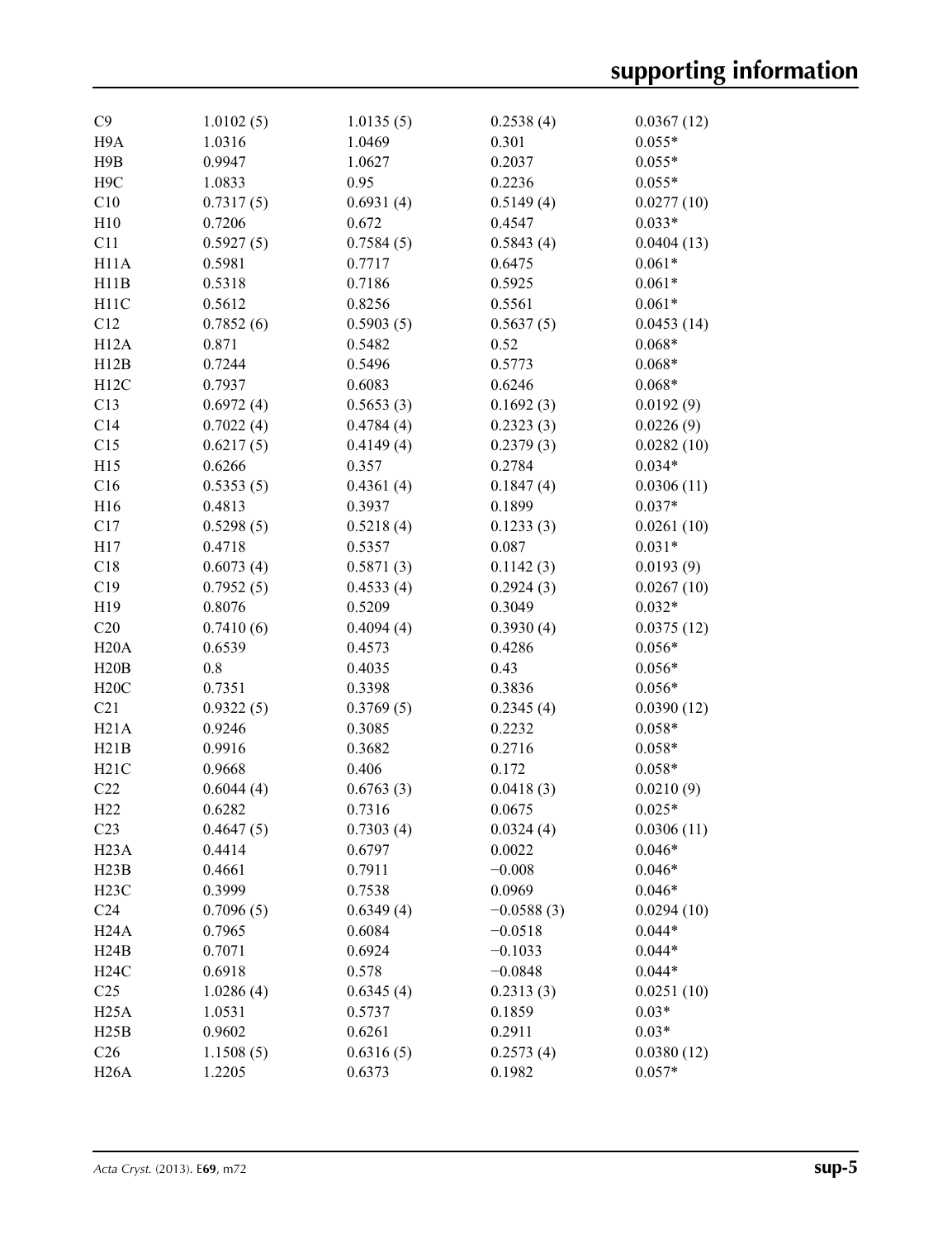| H26B              | 1.1814    | 0.5652    | 0.2868       | $0.057*$   |
|-------------------|-----------|-----------|--------------|------------|
| H26C              | 1.1274    | 0.6907    | 0.3033       | $0.057*$   |
| C27               | 1.0646(4) | 0.7550(4) | 0.0928(3)    | 0.0239(9)  |
| H27A              | 1.1431    | 0.7593    | 0.1047       | $0.029*$   |
| H27B              | 1.0217    | 0.8239    | 0.0707       | $0.029*$   |
| C28               | 1.1072(7) | 0.6691(5) | 0.0121(4)    | 0.0509(16) |
| <b>H28A</b>       | 1.1663    | 0.6043    | 0.027        | $0.076*$   |
| H28B              | 1.1527    | 0.6931    | $-0.0502$    | $0.076*$   |
| <b>H28C</b>       | 1.0298    | 0.6555    | 0.0081       | $0.076*$   |
| C29               | 0.4813(5) | 0.7500(4) | 0.3598(3)    | 0.0282(10) |
| H <sub>29</sub> A | 0.4477    | 0.7966    | 0.419        | $0.034*$   |
| H29B              | 0.5585    | 0.6917    | 0.3636       | $0.034*$   |
| C30               | 0.3737(5) | 0.7030(5) | 0.3591(4)    | 0.0366(12) |
| H30A              | 0.2926    | 0.7603    | 0.364        | $0.055*$   |
| H30B              | 0.3577    | 0.6583    | 0.4143       | $0.055*$   |
| H30C              | 0.403     | 0.6608    | 0.2985       | $0.055*$   |
| C31               | 0.4177(4) | 0.9023(4) | 0.2580(4)    | 0.0292(10) |
| H31A              | 0.3505    | 0.8756    | 0.2497       | $0.035*$   |
| H31B              | 0.4546    | 0.9342    | 0.1969       | $0.035*$   |
| C32               | 0.3507(8) | 0.9887(5) | 0.3406(5)    | 0.067(2)   |
| H32A              | 0.3025    | 0.9608    | 0.3992       | $0.101*$   |
| H32B              | 0.2898    | 1.0489    | 0.3214       | $0.101*$   |
| H32C              | 0.4173    | 1.0112    | 0.3536       | $0.101*$   |
| C <sub>33</sub>   | 0.7937(4) | 0.8757(4) | 0.0015(3)    | 0.0268(10) |
| H33A              | 0.8264    | 0.7982    | $-0.0097$    | $0.032*$   |
| H33B              | 0.8697    | 0.9015    | $-0.0258$    | $0.032*$   |
| C <sub>34</sub>   | 0.6955(5) | 0.9233(4) | $-0.0547(4)$ | 0.0344(12) |
| H34A              | 0.6159    | 0.9041    | $-0.0243$    | $0.052*$   |
| H34B              | 0.736     | 0.8955    | $-0.1223$    | $0.052*$   |
| <b>H34C</b>       | 0.6729    | 1.0002    | $-0.0527$    | $0.052*$   |
| C <sub>35</sub>   | 0.6795(5) | 1.0173(4) | 0.1362(4)    | 0.0297(10) |
| H <sub>35</sub> A | 0.6508    | 1.027     | 0.2077       | $0.036*$   |
| H35B              | 0.6006    | 1.0457    | 0.1166       | $0.036*$   |
| C36               | 0.7729(6) | 1.0832(4) | 0.0903(4)    | 0.0405(13) |
| H <sub>36</sub> A | 0.8553    | 1.0516    | 0.1035       | $0.061*$   |
| H <sub>36</sub> B | 0.7313    | 1.1555    | 0.1186       | $0.061*$   |
| <b>H36C</b>       | 0.7906    | 1.0839    | 0.0201       | $0.061*$   |
|                   |           |           |              |            |

*Atomic displacement parameters (Å2 )*

|                | $U^{11}$   | $L^{22}$   | $I^{\beta 3}$ | $U^{12}$      | $U^{13}$      | $L^{23}$      |
|----------------|------------|------------|---------------|---------------|---------------|---------------|
| Zr1            | 0.0557(4)  | 0.0191(2)  | 0.0234(3)     | $-0.0121(2)$  | $-0.0168(2)$  | 0.00391(17)   |
| N <sub>1</sub> | 0.0115(17) | 0.028(2)   | 0.0236(19)    | $-0.0066(15)$ | $-0.0036(14)$ | $-0.0005(16)$ |
| N <sub>2</sub> | 0.0132(18) | 0.0206(19) | 0.0262(19)    | $-0.0045(15)$ | $-0.0079(15)$ | 0.0025(15)    |
| N <sub>3</sub> | 0.0156(19) | 0.0203(19) | 0.035(2)      | $-0.0068(15)$ | $-0.0042(16)$ | $-0.0001(16)$ |
| N <sub>4</sub> | 0.0171(19) | 0.035(2)   | 0.025(2)      | $-0.0036(17)$ | $-0.0046(15)$ | 0.0012(17)    |
| N <sub>5</sub> | 0.0151(18) | 0.0180(18) | 0.0237(19)    | $-0.0038(14)$ | $-0.0047(14)$ | $-0.0006(14)$ |
| C <sub>1</sub> | 0.013(2)   | 0.021(2)   | 0.020(2)      | $-0.0019(17)$ | $-0.0023(16)$ | $-0.0057(17)$ |
|                |            |            |               |               |               |               |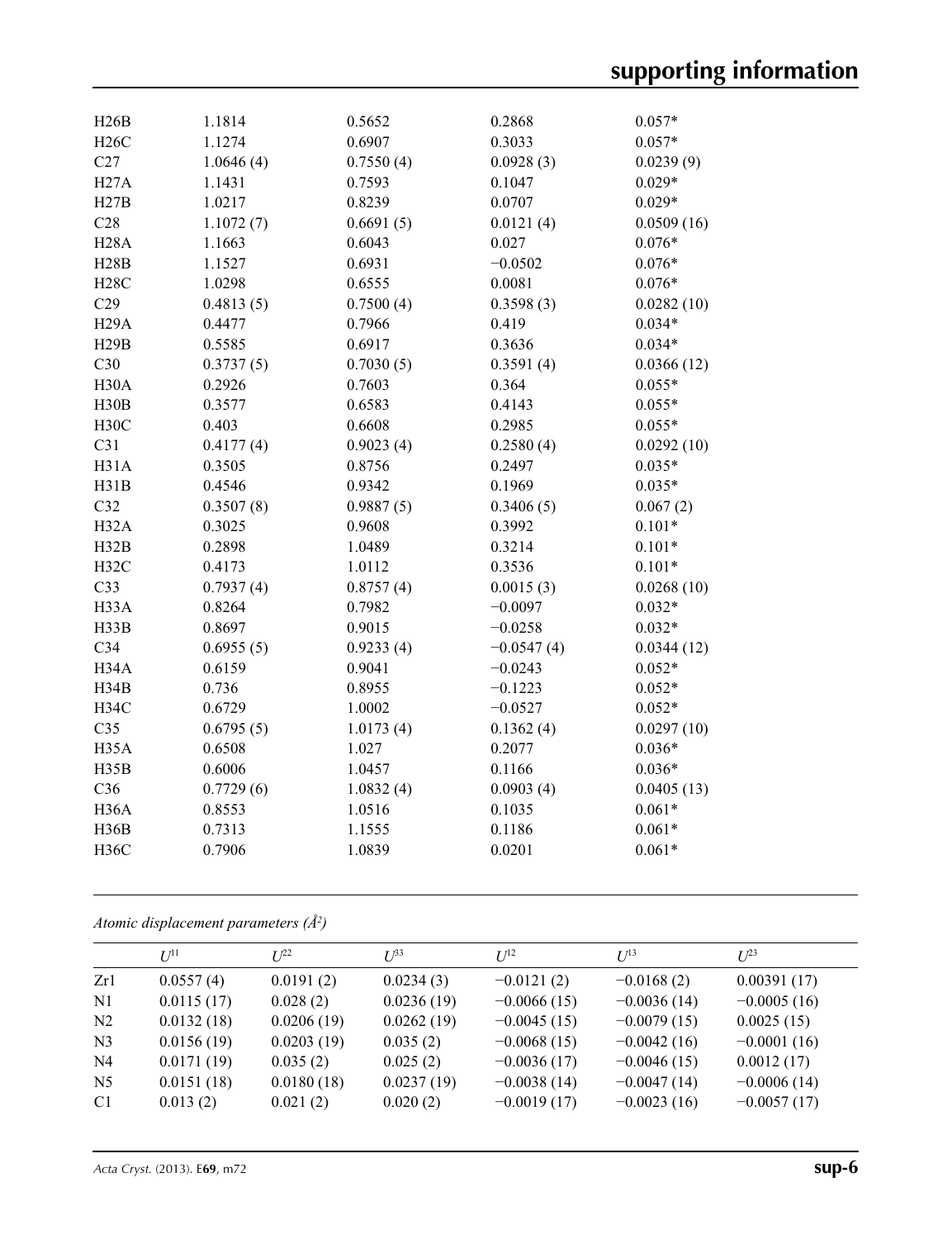| C <sub>2</sub>  | 0.011(2) | 0.025(2) | 0.022(2) | $-0.0028(17)$ | $-0.0021(16)$ | $-0.0082(17)$ |
|-----------------|----------|----------|----------|---------------|---------------|---------------|
| C <sub>3</sub>  | 0.018(2) | 0.031(3) | 0.036(3) | $-0.0060(19)$ | $-0.0078(19)$ | $-0.007(2)$   |
| C <sub>4</sub>  | 0.018(2) | 0.041(3) | 0.040(3) | $-0.004(2)$   | $-0.015(2)$   | $-0.008(2)$   |
| C <sub>5</sub>  | 0.033(3) | 0.035(3) | 0.026(2) | $-0.007(2)$   | $-0.015(2)$   | 0.001(2)      |
| C6              | 0.023(2) | 0.024(2) | 0.022(2) | $-0.0027(19)$ | $-0.0049(18)$ | $-0.0056(18)$ |
| C7              | 0.023(2) | 0.024(2) | 0.026(2) | $-0.0083(19)$ | $-0.0070(18)$ | $-0.0045(18)$ |
| C8              | 0.035(3) | 0.025(3) | 0.038(3) | $-0.005(2)$   | $-0.008(2)$   | 0.000(2)      |
| C9              | 0.030(3) | 0.048(3) | 0.035(3) | $-0.023(2)$   | $-0.004(2)$   | 0.003(2)      |
| C10             | 0.025(2) | 0.029(3) | 0.029(2) | $-0.009(2)$   | $-0.0093(19)$ | 0.003(2)      |
| C11             | 0.035(3) | 0.048(3) | 0.033(3) | $-0.018(3)$   | 0.000(2)      | 0.004(2)      |
| C12             | 0.059(4) | 0.036(3) | 0.053(4) | $-0.019(3)$   | $-0.031(3)$   | 0.013(3)      |
| C13             | 0.012(2) | 0.022(2) | 0.020(2) | $-0.0049(17)$ | $-0.0014(16)$ | $-0.0032(17)$ |
| C14             | 0.018(2) | 0.025(2) | 0.023(2) | $-0.0074(18)$ | $-0.0032(17)$ | $-0.0011(18)$ |
| C15             | 0.030(3) | 0.028(2) | 0.028(2) | $-0.016(2)$   | $-0.006(2)$   | 0.006(2)      |
| C16             | 0.027(3) | 0.036(3) | 0.034(3) | $-0.021(2)$   | $-0.006(2)$   | $-0.001(2)$   |
| C17             | 0.023(2) | 0.033(3) | 0.025(2) | $-0.012(2)$   | $-0.0072(19)$ | $-0.0018(19)$ |
| C18             | 0.015(2) | 0.020(2) | 0.019(2) | $-0.0037(17)$ | $-0.0023(16)$ | $-0.0050(17)$ |
| C19             | 0.027(2) | 0.025(2) | 0.031(3) | $-0.011(2)$   | $-0.012(2)$   | 0.0074(19)    |
| C20             | 0.048(3) | 0.039(3) | 0.030(3) | $-0.017(3)$   | $-0.016(2)$   | 0.009(2)      |
| C21             | 0.033(3) | 0.042(3) | 0.038(3) | $-0.004(2)$   | $-0.014(2)$   | 0.005(2)      |
| C22             | 0.021(2) | 0.018(2) | 0.024(2) | $-0.0035(17)$ | $-0.0099(18)$ | $-0.0028(17)$ |
| C23             | 0.021(2) | 0.028(3) | 0.043(3) | $-0.002(2)$   | $-0.016(2)$   | 0.001(2)      |
| C <sub>24</sub> | 0.025(2) | 0.031(3) | 0.028(2) | $-0.007(2)$   | $-0.0051(19)$ | 0.003(2)      |
| C <sub>25</sub> | 0.022(2) | 0.023(2) | 0.029(2) | $-0.0064(19)$ | $-0.0084(19)$ | 0.0012(19)    |
| C <sub>26</sub> | 0.033(3) | 0.042(3) | 0.047(3) | $-0.014(2)$   | $-0.022(2)$   | 0.011(2)      |
| C27             | 0.017(2) | 0.026(2) | 0.026(2) | $-0.0059(18)$ | $-0.0043(18)$ | 0.0023(19)    |
| C28             | 0.072(4) | 0.037(3) | 0.028(3) | $-0.005(3)$   | $-0.007(3)$   | $-0.003(2)$   |
| C29             | 0.020(2) | 0.043(3) | 0.020(2) | $-0.011(2)$   | $-0.0021(18)$ | $-0.003(2)$   |
| C30             | 0.029(3) | 0.047(3) | 0.037(3) | $-0.020(2)$   | $-0.008(2)$   | 0.003(2)      |
| C31             | 0.015(2) | 0.033(3) | 0.037(3) | $-0.0052(19)$ | $-0.0066(19)$ | $-0.003(2)$   |
| C32             | 0.077(5) | 0.040(4) | 0.057(4) | 0.001(3)      | $-0.003(4)$   | $-0.017(3)$   |
| C <sub>33</sub> | 0.018(2) | 0.032(3) | 0.028(2) | $-0.0070(19)$ | $-0.0059(18)$ | 0.005(2)      |
| C <sub>34</sub> | 0.036(3) | 0.038(3) | 0.033(3) | $-0.014(2)$   | $-0.018(2)$   | 0.011(2)      |
| C <sub>35</sub> | 0.031(3) | 0.022(2) | 0.039(3) | $-0.008(2)$   | $-0.016(2)$   | 0.003(2)      |
| C36             | 0.048(3) | 0.032(3) | 0.053(3) | $-0.021(3)$   | $-0.026(3)$   | 0.017(3)      |
|                 |          |          |          |               |               |               |

# *Geometric parameters (Å, º)*

| $Zr1 - N5$ | 2.036(4) | $C18 - C22$  | 1.519(6) |  |
|------------|----------|--------------|----------|--|
| $Zr1-M2$   | 2.122(4) | $C19 - C21$  | 1.520(7) |  |
| $Zr1 - N1$ | 2.129(4) | $C19 - C20$  | 1.524(7) |  |
| $Zr1-M4$   | 2.160(4) | $C19 - H19$  | 0.98     |  |
| $Zr1-M3$   | 2.402(4) | $C20 - H20A$ | 0.96     |  |
| $N1 - C1$  | 1.417(5) | $C20-H20B$   | 0.96     |  |
| $N1-H1A$   | 0.890(2) | $C20-H20C$   | 0.96     |  |
| $N2 - C13$ | 1.407(5) | $C21-H21A$   | 0.96     |  |
| $N2-H2$    | 0.87(5)  | $C21 - H21B$ | 0.96     |  |
| $N3 - C25$ | 1.470(6) | $C21 - H21C$ | 0.96     |  |
|            |          |              |          |  |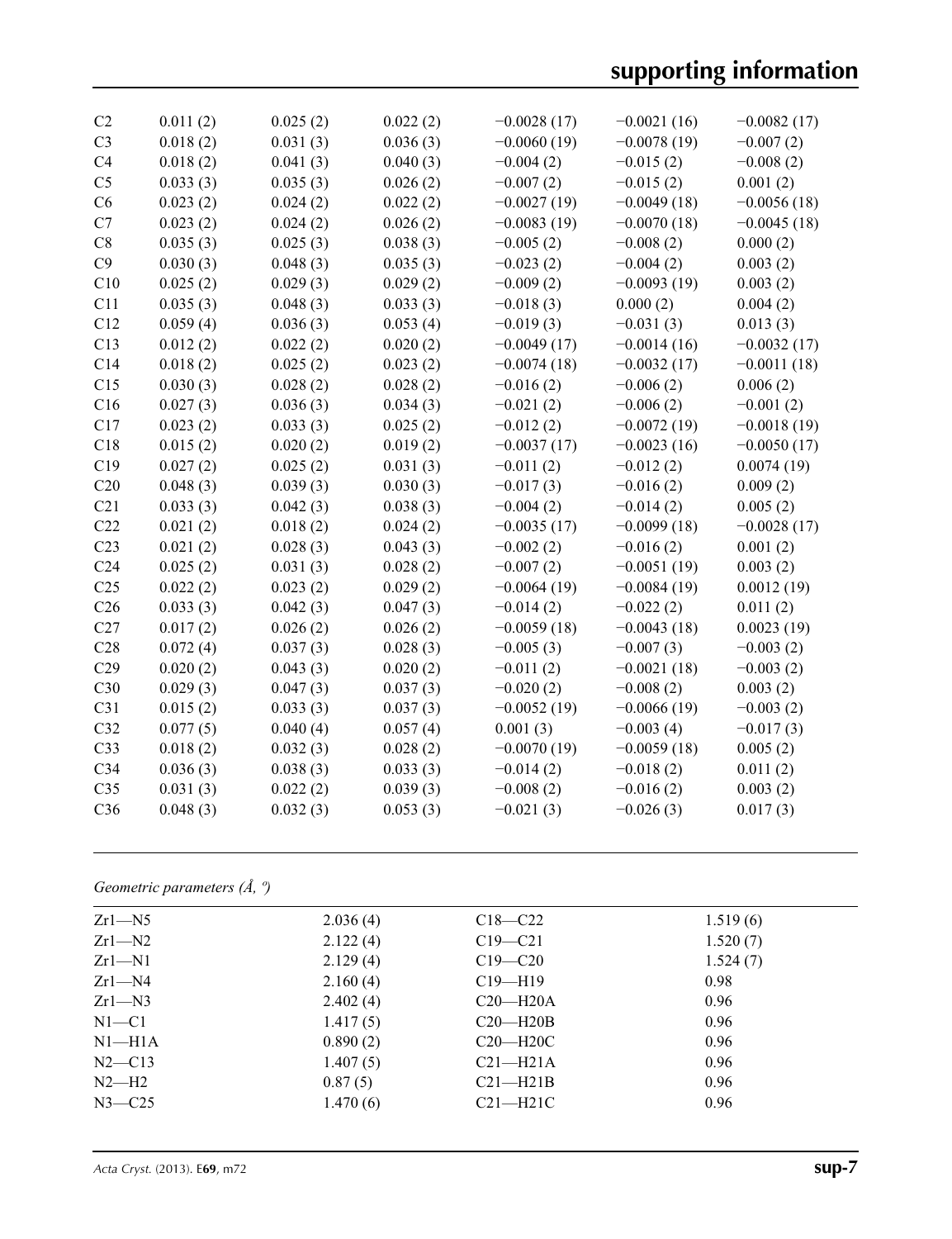| $N3 - C27$      | 1.473(6)   | $C22-C24$         | 1.522(6) |
|-----------------|------------|-------------------|----------|
| $N3 - H3A$      | 0.84(5)    | $C22-C23$         | 1.546(6) |
| $N4 - C29$      | 1.465(6)   | $C22-H22$         | 0.98     |
| $N4 - C31$      | 1.465(6)   | $C23 - H23A$      | 0.96     |
| $N5 - C33$      | 1.469(6)   | $C23 - H23B$      | 0.96     |
| $N5 - C35$      | 1.470(6)   | C23-H23C          | 0.96     |
| $C1-C6$         | 1.417(6)   | $C24 - H24A$      | 0.96     |
| $C1 - C2$       | 1.418(6)   | $C24 - H24B$      | 0.96     |
| $C2-C3$         | 1.398(6)   | C24-H24C          | 0.96     |
| $C2-C7$         | 1.515(6)   | $C25-C26$         | 1.524(6) |
| $C3-C4$         | 1.376(7)   | $C25 - H25A$      | 0.97     |
| $C3-H3$         | 0.93       | $C25 - H25B$      | 0.97     |
| $C4 - C5$       | 1.389(7)   | $C26 - H26A$      | 0.96     |
| $C4 - H4$       | 0.93       | $C26 - H26B$      | 0.96     |
| $C5-C6$         | 1.399(6)   | C26-H26C          | 0.96     |
| $C5 - H5$       | 0.93       | $C27-C28$         | 1.511(7) |
| $C6 - C10$      | 1.512(7)   | $C27 - H27A$      | 0.97     |
| $C7 - C9$       | 1.518(6)   | $C27 - H27B$      | 0.97     |
| $C7-C8$         | 1.546(6)   | $C28 - H28A$      | 0.96     |
| $C7 - H7$       | 0.98       | $C28 - H28B$      | 0.96     |
| $C8 - H8A$      | 0.96       | C28-H28C          | 0.96     |
| $C8 - H8B$      | 0.96       | $C29 - C30$       | 1.525(7) |
| $C8 - H8C$      | 0.96       | $C29 - H29A$      | 0.97     |
| $C9 - H9A$      | 0.96       | C29-H29B          | 0.97     |
| $C9 - H9B$      | 0.96       | C30-H30A          | 0.96     |
| $C9 - H9C$      | 0.96       | C30-H30B          | 0.96     |
| $C10 - C12$     | 1.525(7)   | C30-H30C          | 0.96     |
| $C10 - C11$     | 1.537(7)   | $C31 - C32$       | 1.508(8) |
| $C10 - H10$     | 0.98       | $C31 - H31A$      | 0.97     |
| $C11 - H11A$    | 0.96       | $C31 - H31B$      | 0.97     |
| $C11 - H11B$    | 0.96       | $C32-H32A$        | 0.96     |
| $C11 - H11C$    | 0.96       | $C32-H32B$        | 0.96     |
| $C12 - H12A$    | 0.96       | C32-H32C          | 0.96     |
| $C12 - H12B$    | 0.96       | $C33-C34$         | 1.531(6) |
| $C12 - H12C$    | 0.96       | C33-H33A          | 0.97     |
| $C13 - C14$     | 1.413(6)   | $C33$ —H33B       | 0.97     |
| $C13 - C18$     | 1.427(6)   | C34-H34A          | 0.96     |
| $C14 - C15$     | 1.396(6)   | C34-H34B          | 0.96     |
| $C14 - C19$     | 1.511(6)   | СЗ4-НЗ4С          | 0.96     |
| $C15 - C16$     | 1.375(7)   | $C35-C36$         | 1.528(7) |
| $C15 - H15$     | 0.93       | $C35 - H35A$      | 0.97     |
| $C16 - C17$     | 1.387(7)   | $C35 - H35B$      | 0.97     |
| $C16 - H16$     | 0.93       | C36-H36A          | 0.96     |
| $C17 - C18$     | 1.378(6)   | C36-H36B          | 0.96     |
| $C17 - H17$     | 0.93       | C36-H36C          | 0.96     |
|                 |            |                   |          |
| $N5 - Zr1 - N2$ | 115.34(14) | $C21 - C19 - H19$ | 107      |
| $N5 - Zr1 - N1$ | 116.93(14) | C20-C19-H19       | 107      |
|                 |            |                   |          |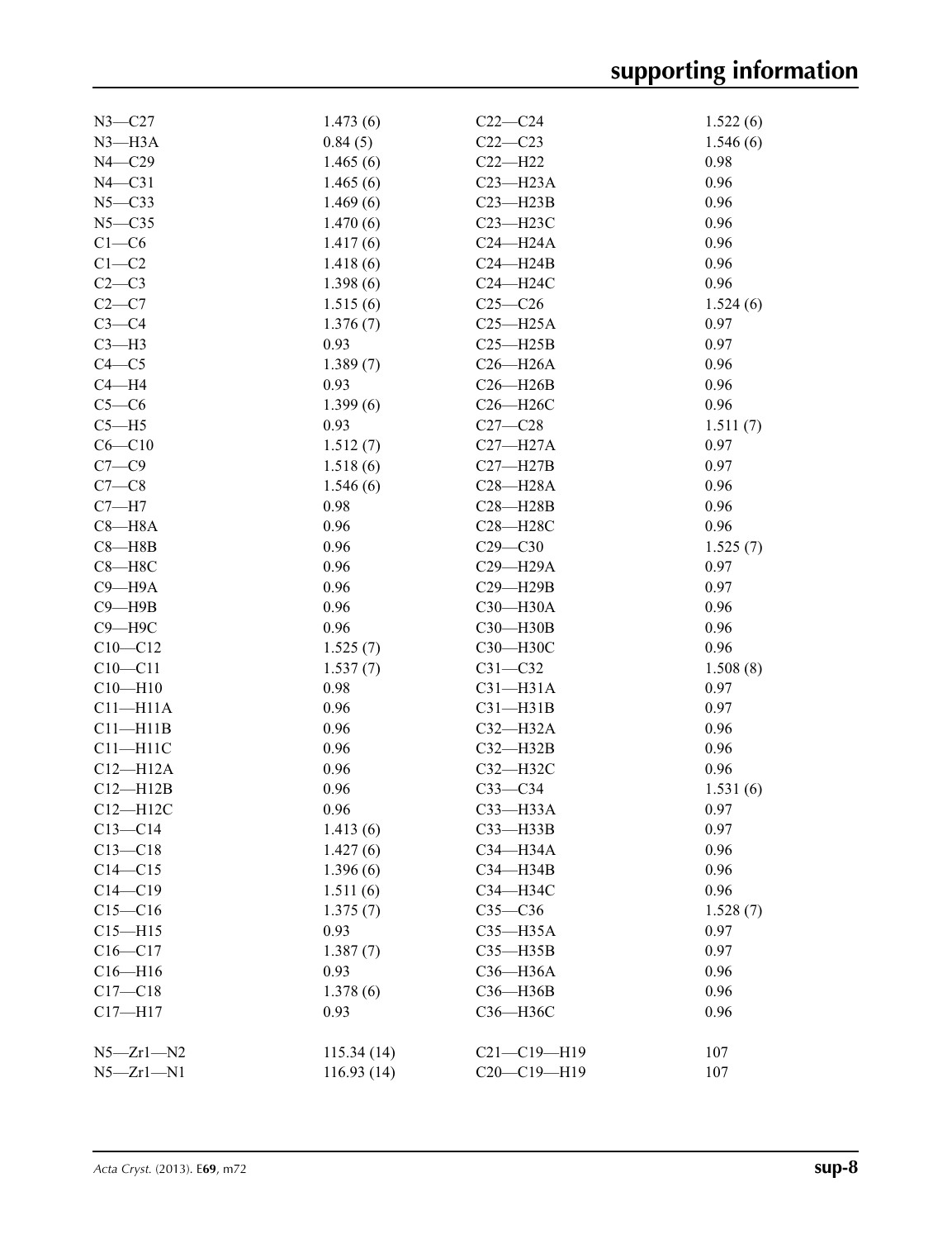| $N2 - Zr1 - N1$  | 126.85(14) | $C19 - C20 - H20A$  | 109.5    |
|------------------|------------|---------------------|----------|
| $N5 - Zr1 - N4$  | 100.60(14) | $C19-C20-H20B$      |          |
| $N2 - Zr1 - N4$  | 90.93(15)  | H20A-C20-H20B       | 109.5    |
| $N1 - Zr1 - N4$  | 88.60 (14) | $C19 - C20 - H20C$  | 109.5    |
| $N5 - Zr1 - N3$  | 95.87(13)  | H20A-C20-H20C       | 109.5    |
| $N2 - Zr1 - N3$  | 83.79 (14) | H20B-C20-H20C       | 109.5    |
| $N1 - Zr1 - N3$  | 82.12 (14) | $C19 - C21 - H21A$  | 109.5    |
| $N4 - Zr1 - N3$  | 163.41(14) | $C19 - C21 - H21B$  | 109.5    |
| $Cl-M1-Zr1$      | 138.4(3)   | $H21A - C21 - H21B$ | 109.5    |
| $Cl-M1-H1A$      | 105(3)     | $C19 - C21 - H21C$  | 109.5    |
| $Zr1 - N1 - H1A$ | 111(3)     | $H21A - C21 - H21C$ | 109.5    |
| $C13 - N2 - Zr1$ | 133.5(3)   | $H21B - C21 - H21C$ | 109.5    |
| $C13 - N2 - H2$  | 109(3)     | $C18-C22-C24$       | 110.6(4) |
| $Zr1 - N2 - H2$  | 111(3)     | $C18 - C22 - C23$   | 113.1(4) |
| $C25 - N3 - C27$ | 114.4(4)   | $C24 - C22 - C23$   | 111.1(4) |
| $C25 - N3 - Zr1$ | 117.5(3)   | $C18 - C22 - H22$   | 107.3    |
| $C27 - N3 - Zr1$ | 120.5(3)   | $C24 - C22 - H22$   | 107.3    |
| $C25 - N3 - H3A$ | 99(4)      | $C23 - C22 - H22$   | 107.3    |
| $C27 - N3 - H3A$ | 106(4)     | C22-C23-H23A        | 109.5    |
| $Zr1 - N3 - H3A$ | 93(4)      | $C22-C23-H23B$      | 109.5    |
| $C29 - N4 - C31$ | 114.7(4)   | H23A-C23-H23B       | 109.5    |
| $C29 - N4 - Zr1$ | 116.7(3)   | C22-C23-H23C        | 109.5    |
| $C31 - N4 - Zr1$ | 125.7(3)   | H23A-C23-H23C       | 109.5    |
| $C33 - N5 - C35$ | 114.2(4)   | H23B-C23-H23C       | 109.5    |
| $C33 - N5 - Zr1$ | 124.4(3)   | C22-C24-H24A        | 109.5    |
| $C35 - N5 - Zr1$ | 121.4(3)   | C22—C24—H24B        | 109.5    |
| $C6-C1-N1$       | 120.8(4)   | H24A—C24—H24B       | 109.5    |
| $C6-C1-C2$       | 119.6(4)   | C22-C24-H24C        | 109.5    |
| $N1-C1-C2$       | 119.6(4)   | H24A-C24-H24C       | 109.5    |
| $C3-C2-C1$       | 119.4(4)   | H24B-C24-H24C       | 109.5    |
| $C3-C2-C7$       | 119.5(4)   | $N3 - C25 - C26$    | 114.5(4) |
| $C1-C2-C7$       | 120.9(4)   | N3-C25-H25A         | 108.6    |
| $C4-C3-C2$       | 121.0(4)   | $C26 - C25 - H25A$  | 108.6    |
| $C4-C3-H3$       | 119.5      | N3-C25-H25B         | 108.6    |
| $C2-C3-H3$       | 119.5      | $C26-C25-H25B$      | 108.6    |
| $C3-C4-C5$       | 119.9(4)   | $H25A - C25 - H25B$ | 107.6    |
| $C3-C4-H4$       | 120.1      | $C25-C26-H26A$      | 109.5    |
| $C5-C4-H4$       | 120.1      | C25-C26-H26B        | 109.5    |
| $C4-C5-C6$       | 121.4(5)   | H26A-C26-H26B       | 109.5    |
| $C4-C5-H5$       | 119.3      | C25-C26-H26C        | 109.5    |
| $C6-C5-H5$       | 119.3      | H26A-C26-H26C       | 109.5    |
| $C5-C6-C1$       | 118.7(4)   | $H26B-C26-H26C$     | 109.5    |
| $C5-C6-C10$      | 121.0(4)   | N3-C27-C28          | 112.3(4) |
| $C1 - C6 - C10$  | 120.4(4)   | $N3 - C27 - H27A$   | 109.1    |
| $C2 - C7 - C9$   | 115.3(4)   | C28-C27-H27A        | 109.1    |
| $C2 - C7 - C8$   | 109.3(4)   | N3-C27-H27B         | 109.1    |
| $C9 - C7 - C8$   | 110.1(4)   | C28-C27-H27B        | 109.1    |
| $C2-C7-H7$       | 107.3      | H27A-C27-H27B       | 107.9    |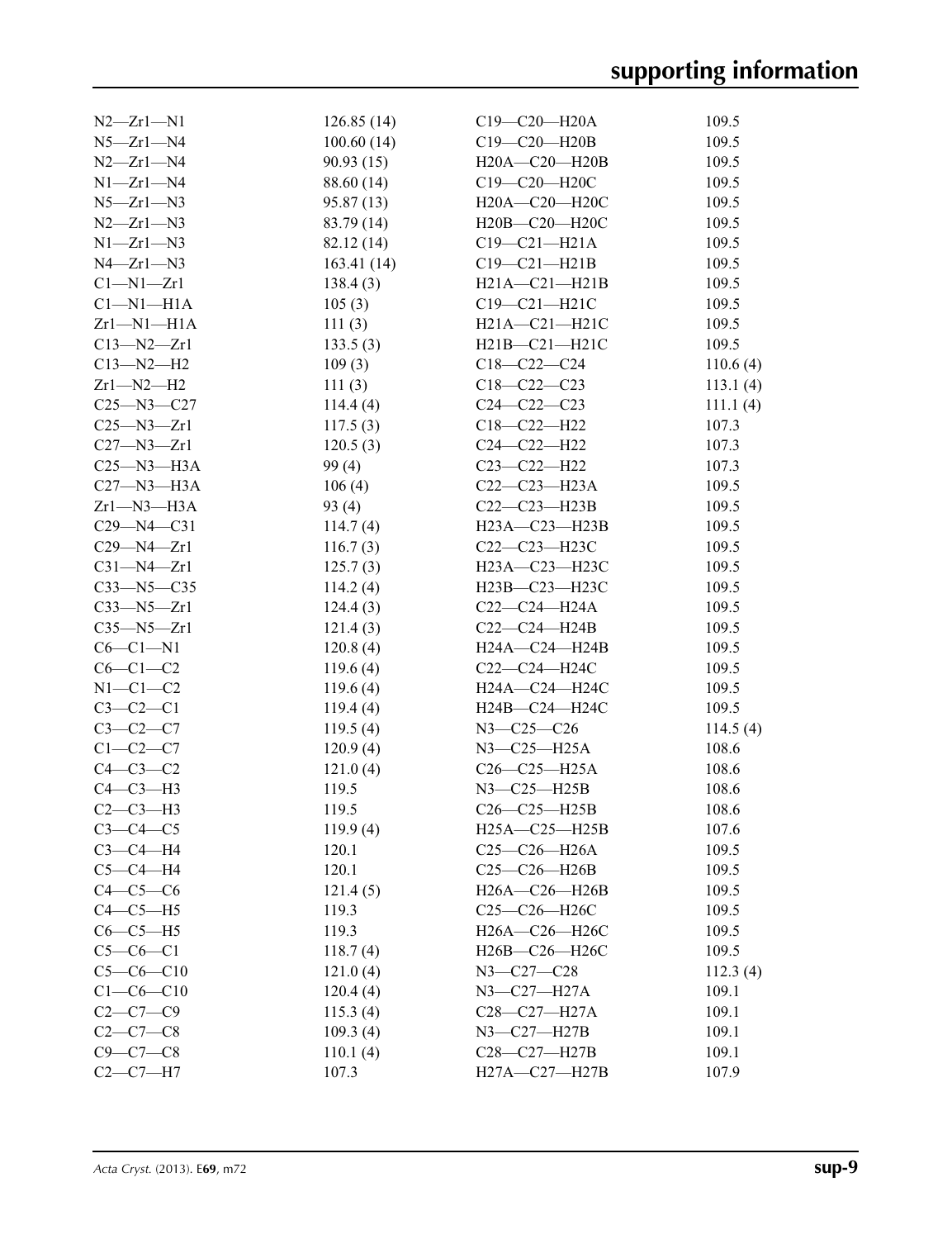| $C9 - C7 - H7$      | 107.3    | C27—C28—H28A        | 109.5    |
|---------------------|----------|---------------------|----------|
| $C8-C7-H7$          | 107.3    | C27—C28—H28B        | 109.5    |
| $C7-C8-H8A$         | 109.5    | H28A-C28-H28B       | 109.5    |
| $C7-C8-$ H8B        | 109.5    | C27-C28-H28C        | 109.5    |
| $H8A - C8 - H8B$    | 109.5    | H28A-C28-H28C       | 109.5    |
| $C7-C8-H8C$         | 109.5    | H28B-C28-H28C       | 109.5    |
| Н8А-С8-Н8С          | 109.5    | $N4 - C29 - C30$    | 114.9(4) |
| H8B-C8-H8C          | 109.5    | N4-C29-H29A         | 108.5    |
| $C7-C9-H9A$         | 109.5    | $C30-C29-H29A$      | 108.5    |
| $C7-C9-$ H9B        | 109.5    | N4-C29-H29B         | 108.5    |
| Н9А-С9-Н9В          | 109.5    | $C30-C29-H29B$      | 108.5    |
| С7-С9-Н9С           | 109.5    | H29A-C29-H29B       | 107.5    |
| Н9А-С9-Н9С          | 109.5    | $C29 - C30 - H30A$  | 109.5    |
| Н9В-С9-Н9С          | 109.5    | $C29 - C30 - H30B$  | 109.5    |
| $C6 - C10 - C12$    | 114.6(4) | H30A-C30-H30B       | 109.5    |
| $C6 - C10 - C11$    | 110.6(4) | С29-С30-Н30С        | 109.5    |
| $C12-C10-C11$       | 109.1(4) | H30A-C30-H30C       | 109.5    |
| $C6 - C10 - H10$    | 107.4    | H30B-C30-H30C       | 109.5    |
| $C12 - C10 - H10$   | 107.4    | $N4 - C31 - C32$    | 114.6(5) |
| $C11 - C10 - H10$   | 107.4    | $N4-C31-H31A$       | 108.6    |
| $C10-C11-H11A$      | 109.5    | $C32 - C31 - H31A$  | 108.6    |
| $C10-C11-H11B$      | 109.5    | $N4-C31-H31B$       | 108.6    |
| $H11A - C11 - H11B$ | 109.5    | $C32-C31-H31B$      | 108.6    |
| $C10-C11-H11C$      | 109.5    | $H31A - C31 - H31B$ | 107.6    |
| H11A-C11-H11C       | 109.5    | C31-C32-H32A        | 109.5    |
| $H11B - C11 - H11C$ | 109.5    | C31-C32-H32B        | 109.5    |
| $C10-C12-H12A$      | 109.5    | $H32A - C32 - H32B$ | 109.5    |
| $C10-C12-H12B$      | 109.5    | $C31 - C32 - H32C$  | 109.5    |
| $H12A - C12 - H12B$ | 109.5    | H32A-C32-H32C       | 109.5    |
| $C10-C12-H12C$      | 109.5    | H32B-C32-H32C       | 109.5    |
| $H12A - C12 - H12C$ | 109.5    | $N5 - C33 - C34$    | 114.7(4) |
| H12B-C12-H12C       | 109.5    | N5-C33-H33A         | 108.6    |
| $N2 - C13 - C14$    | 121.1(4) | $C34-C33-H33A$      | 108.6    |
| $N2 - C13 - C18$    | 120.0(4) | $N5 - C33 - H33B$   | 108.6    |
| $C14 - C13 - C18$   | 118.8(4) | $C34 - C33 - H33B$  | 108.6    |
| $C15-C14-C13$       | 119.5(4) | H33A-C33-H33B       | 107.6    |
| $C15-C14-C19$       | 120.0(4) | СЗЗ-СЗ4-НЗ4А        | 109.5    |
| $C13-C14-C19$       | 120.5(4) | C33-C34-H34B        | 109.5    |
| $C16-C15-C14$       | 121.5(4) | H34A-C34-H34B       | 109.5    |
| $C16 - C15 - H15$   | 119.3    | СЗЗ—СЗ4—НЗ4С        | 109.5    |
| $C14 - C15 - H15$   | 119.3    | H34A-C34-H34C       | 109.5    |
| $C15-C16-C17$       | 118.9(4) | H34B-C34-H34C       | 109.5    |
| $C15-C16-H16$       | 120.5    | $N5 - C35 - C36$    | 115.0(4) |
| $C17 - C16 - H16$   | 120.5    | N5-C35-H35A         | 108.5    |
| $C18-C17-C16$       | 122.3(4) | C36-C35-H35A        | 108.5    |
| $C18 - C17 - H17$   | 118.8    | N5-C35-H35B         | 108.5    |
| $C16-C17-H17$       | 118.8    | $C36-C35-H35B$      | 108.5    |
| $C17 - C18 - C13$   | 118.9(4) | H35A-C35-H35B       | 107.5    |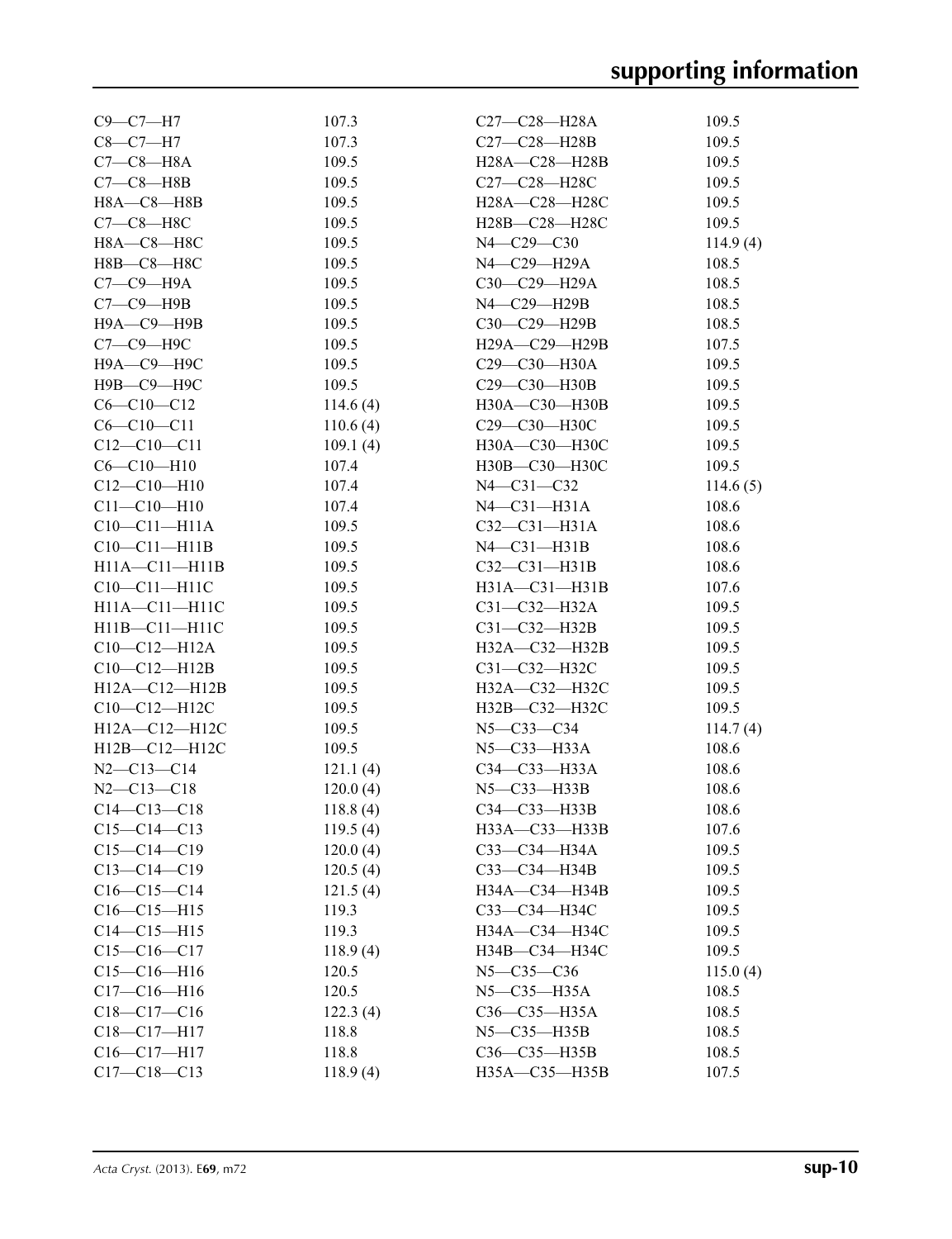| $C17 - C18 - C22$     | 120.8(4)    | C35-C36-H36A           | 109.5       |
|-----------------------|-------------|------------------------|-------------|
| $C13-C18-C22$         | 120.2(4)    | C35-C36-H36B           | 109.5       |
| $C14 - C19 - C21$     | 111.3(4)    | H36A-C36-H36B          | 109.5       |
| $C14-C19-C20$         | 114.2(4)    | СЗ5-СЗ6-НЗ6С           | 109.5       |
| $C21 - C19 - C20$     | 109.9(4)    | H36A-C36-H36C          | 109.5       |
| $C14 - C19 - H19$     | 107         | H36B-C36-H36C          | 109.5       |
|                       |             |                        |             |
| $N5 - Zr1 - N1 - C1$  | $-96.8(5)$  | $N1-C1-C6-C10$         | $-3.1(6)$   |
| $N2 - Zr1 - N1 - C1$  | 71.9(5)     | $C2-C1-C6-C10$         | 178.9(4)    |
| $N4 - Zr1 - N1 - C1$  | 162.0(5)    | $C3 - C2 - C7 - C9$    | 28.7(6)     |
| $N3 - Zr1 - N1 - C1$  | $-4.2(4)$   | $C1 - C2 - C7 - C9$    | $-155.7(4)$ |
| $N5 - Zr1 - N2 - C13$ | $-105.4(4)$ | $C3-C2-C7-C8$          | $-95.9(5)$  |
| $N1 - Zr1 - N2 - C13$ | 85.7(4)     | $C1 - C2 - C7 - C8$    | 79.7(5)     |
| $N4 - Zr1 - N2 - C13$ | $-3.2(4)$   | $C5-C6-C10-C12$        | $-25.1(6)$  |
| $N3 - Zr1 - N2 - C13$ | 161.0(4)    | $C1-C6-C10-C12$        | 155.9(4)    |
| $N5 - Zr1 - N3 - C25$ | $-167.4(3)$ | $C5-C6-C10-C11$        | 98.6(5)     |
| $N2 - Zr1 - N3 - C25$ | $-52.5(3)$  | $C1-C6-C10-C11$        | $-80.3(5)$  |
| $N1 - Zr1 - N3 - C25$ | 76.1(3)     | $Zr1 - N2 - C13 - C14$ | $-106.6(4)$ |
| $N4 - Zr1 - N3 - C25$ | 19.6(7)     | $Zr1 - N2 - C13 - C18$ | 72.2(5)     |
| $N5 - Zr1 - N3 - C27$ | $-19.4(3)$  | $N2 - C13 - C14 - C15$ | $-179.9(4)$ |
| $N2 - Zr1 - N3 - C27$ | 95.5(3)     | $C18-C13-C14-C15$      | 1.3(6)      |
| $N1 - Zr1 - N3 - C27$ | $-135.9(3)$ | $N2 - C13 - C14 - C19$ | $-0.7(6)$   |
| $N4 - Zr1 - N3 - C27$ | 167.5(4)    | $C18-C13-C14-C19$      | $-179.5(4)$ |
| $N5 - Zr1 - N4 - C29$ | $-174.3(3)$ | $C13-C14-C15-C16$      | $-1.3(7)$   |
| $N2 - Zr1 - N4 - C29$ | 69.7(3)     | $C19-C14-C15-C16$      | 179.5(4)    |
| $N1 - Zr1 - N4 - C29$ | $-57.2(3)$  | $C14-C15-C16-C17$      | 0.9(7)      |
| $N3 - Zr1 - N4 - C29$ | $-1.4(7)$   | $C15-C16-C17-C18$      | $-0.5(7)$   |
| $N5 - Zr1 - N4 - C31$ | $-14.6(4)$  | $C16-C17-C18-C13$      | 0.5(7)      |
| $N2 - Zr1 - N4 - C31$ | $-130.6(4)$ | $C16-C17-C18-C22$      | 176.5(4)    |
| $N1 - Zr1 - N4 - C31$ | 102.5(4)    | $N2 - C13 - C18 - C17$ | $-179.8(4)$ |
| $N3 - Zr1 - N4 - C31$ | 158.3(4)    | $C14-C13-C18-C17$      | $-0.9(6)$   |
| $N2 - Zr1 - N5 - C33$ | $-14.4(4)$  | $N2 - C13 - C18 - C22$ | 4.2(6)      |
| $N1 - Zr1 - N5 - C33$ | 155.6(3)    | $C14-C13-C18-C22$      | $-176.9(4)$ |
| $N4 - Zr1 - N5 - C33$ | $-110.5(3)$ | $C15-C14-C19-C21$      | 90.7(5)     |
| $N3 - Zr1 - N5 - C33$ | 71.5(3)     | $C13-C14-C19-C21$      | $-88.5(5)$  |
| $N2 - Zr1 - N5 - C35$ | 164.6(3)    | $C15-C14-C19-C20$      | $-34.4(6)$  |
| $N1 - Zr1 - N5 - C35$ | $-25.4(4)$  | $C13-C14-C19-C20$      | 146.4(4)    |
| $N4 - Zr1 - N5 - C35$ | 68.4(3)     | $C17-C18-C22-C24$      | $-90.1(5)$  |
| $N3 - Zr1 - N5 - C35$ | $-109.5(3)$ | $C13-C18-C22-C24$      | 85.9(5)     |
| $Zr1 - N1 - C1 - C6$  | $-105.2(5)$ | $C17-C18-C22-C23$      | 35.2(6)     |
| $Zr1-M1-C1-C2$        | 72.9(6)     | $C13-C18-C22-C23$      | $-148.8(4)$ |
| $C6-C1-C2-C3$         | 0.2(6)      | $C27 - N3 - C25 - C26$ | 59.7(5)     |
| $N1-C1-C2-C3$         | $-177.8(4)$ | $Zr1 - N3 - C25 - C26$ | $-150.5(3)$ |
| $C6-C1-C2-C7$         | $-175.4(4)$ | $C25 - N3 - C27 - C28$ | 63.2(5)     |
| $N1-C1-C2-C7$         | 6.6(6)      | $Zr1 - N3 - C27 - C28$ | $-85.7(5)$  |
| $C1 - C2 - C3 - C4$   | 0.2(7)      | $C31 - N4 - C29 - C30$ | 58.1 (6)    |
| $C7-C2-C3-C4$         | 175.9(4)    | $Zr1 - N4 - C29 - C30$ | $-140.0(4)$ |
| $C2-C3-C4-C5$         | $-0.7(7)$   | $C29 - N4 - C31 - C32$ | 62.7(6)     |